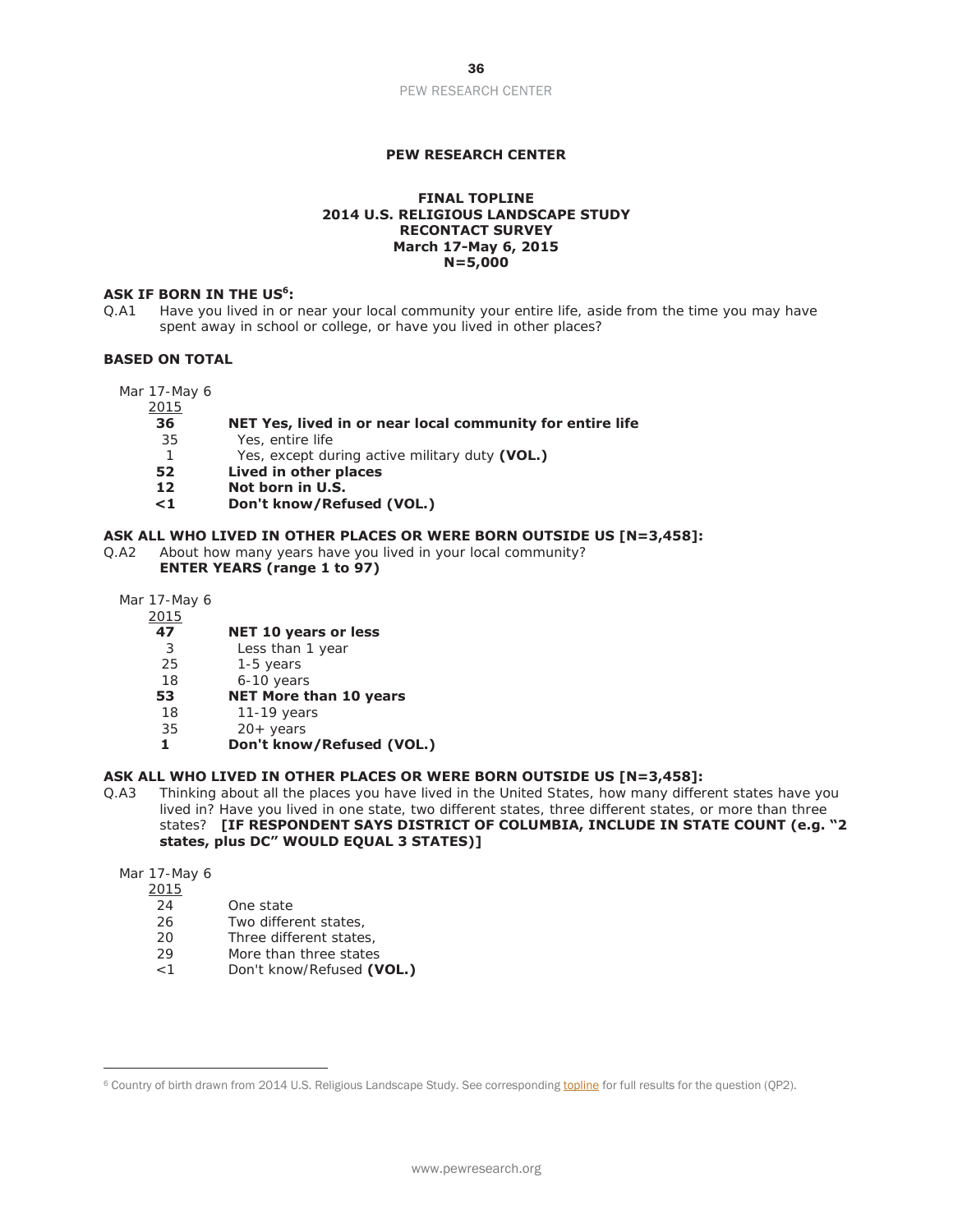#### **ASK ALL WHO HAVE LIVED IN DIFFERENT STATES [N=2,826]:**

Q.A4 Thinking about when you were growing up, what state did you live in? **[IF RESPONDENT SAYS THEY GREW UP IN MORE THAN ONE STATE PROBE ONCE WITH "Which state did you spend the most** time in growing up?" **IF RESPONDENT STILL REFUSES CODE AS DON'T KNOW]** 

Mar 17-May 6

- 2015
- 19 State in the Northeast
- 25 State in the Midwest
- 29 State in the South
- 20 State in the West
- 6 Grew up outside of the U.S.
- <1 Don't know/Refused **(VOL.)**

#### **QUESTIONS QB1 THROUGH QB22 HELD FOR FUTURE RELEASE**

#### **ASK ALL:**

 $\overline{a}$ 

Q.C1 Many people look for a new congregation or house of worship at some point in their adult lives. Please tell me if you have ever looked for a new congregation for any of the following reasons. First, have you ever looked for a new congregation or house of worship because **[INSERT ITEM A]**? Next, have you ever looked for a new congregation because **[INSERT B-D; RANDOMIZE]**? How about because **[INSERT ITEM B-D; RANDOMIZE]**? **READ IF NECESSARY "**Have you ever looked for a new congregation because **[ITEM]**?"7

|    |                                    |     | No/Did not happen/<br>Never looked for a<br>new congregation at |                |
|----|------------------------------------|-----|-----------------------------------------------------------------|----------------|
|    |                                    | Yes | any point (VOL.)                                                | DK/Ref. (VOL.) |
|    | Mar 17-May 6, 2015                 |     |                                                                 |                |
|    | a. You had recently moved          | 34  | 65                                                              | < 1            |
|    |                                    |     |                                                                 |                |
| b. | You had gotten married or divorced | 11  | 89                                                              | - 1            |
|    |                                    |     |                                                                 |                |
| d. | You had a disagreement with a      |     |                                                                 |                |
|    | clergy member or other people at   |     |                                                                 |                |
|    | your previous house of worship     | 11  | 88                                                              |                |
|    |                                    |     |                                                                 |                |

<sup>7</sup> Respondents who volunteered that they have never looked for a congregation at any point in their adults lives were not asked the remaining items in this list or QC2.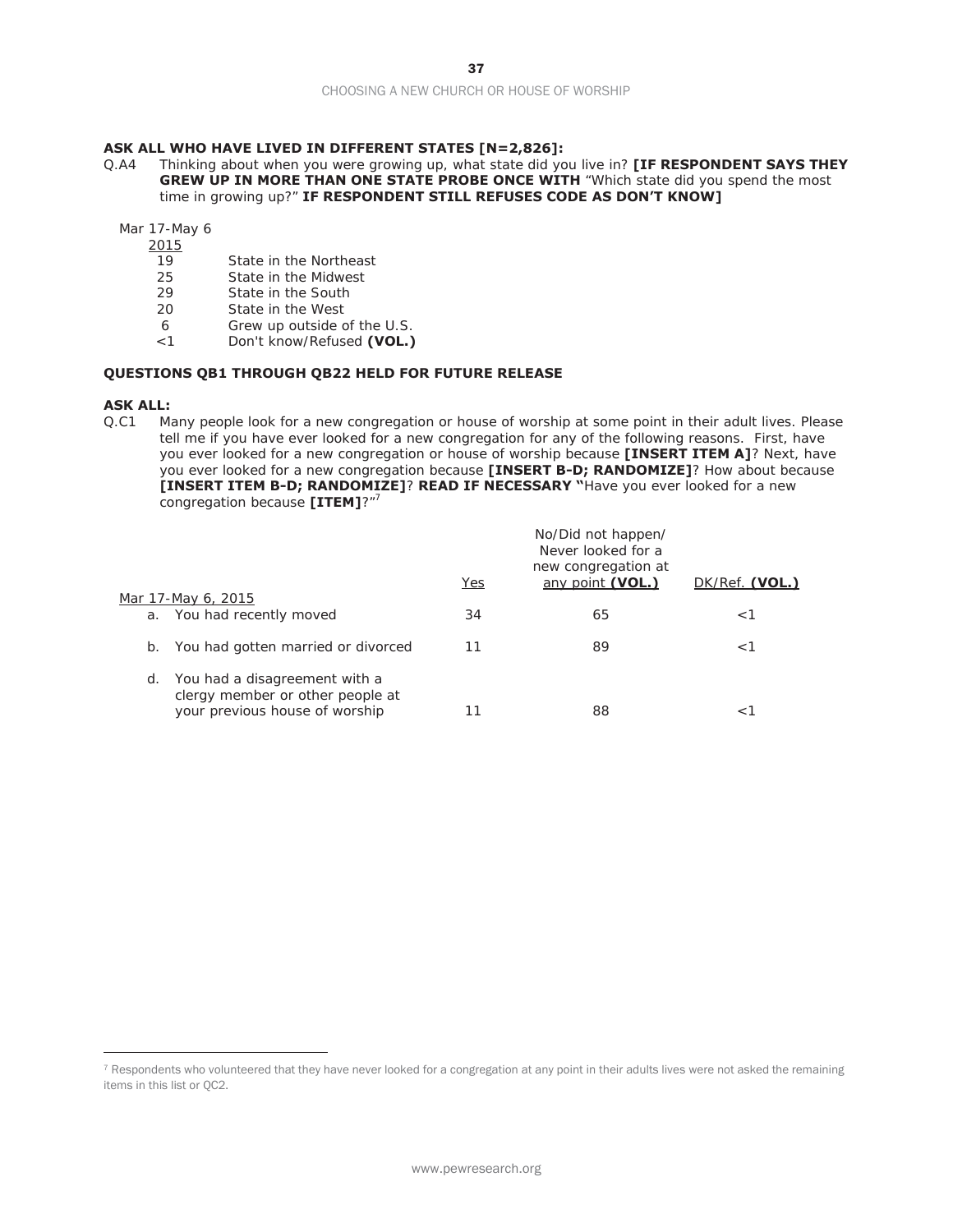### **ASK IF RESPONDENT DID NOT SAY THEY "NEVER LOOKED FOR A NEW CONGREGATION AT ANY POINT":**

Q.C2 As an adult, has there ever been a time where you looked for a new congregation or house of worship for some other reason? **(SPECIFY)**

## **NOTE: RESULTS DO NOT SUM TO SUBTOTALS INDICATED BECAUSE MULTIPLE RESPONSES WERE PERMITTED.**

### **BASED ON TOTAL**

# Mar 17-May 6

| 2015         |                                                              |
|--------------|--------------------------------------------------------------|
| 7            | <b>NET Problems with former church</b>                       |
| 3            | Dissatisfaction with church                                  |
| 3            | Church theology/beliefs                                      |
| 1            | Prefer different leadership                                  |
| < 1          | Leadership change                                            |
| $<$ 1        | Church programs                                              |
| 5            | <b>NET Change in personal beliefs</b>                        |
| 3            | Exploring/seeking                                            |
| 1            | Personal growth/beliefs evolved                              |
| $\mathbf{1}$ | Changed religions or denominations                           |
| 3            | <b>NET Practical reasons</b>                                 |
| 2            | Distance/convenience                                         |
| 1            | I ife events                                                 |
| $\mathbf{1}$ | Previous church closed/never had a previous church           |
| $<$ 1        | Language barriers                                            |
| 3            | <b>NET Social reasons</b>                                    |
| 1            | Children's needs and education                               |
| 1            | Looking for a sense of fellowship                            |
| 1            | Want to attend with friends/family                           |
| $<$ 1        | Networking/finding friends                                   |
| 1            | <b>Unclear</b>                                               |
| $\leq 1$     | No answer                                                    |
|              |                                                              |
| 19           | NET Yes, looked for a new congregation for some other reason |
|              |                                                              |

# **ASK ALL WHO LOOKED FOR A NEW CONGREGATION (IN Q.C1a-d OR Q.C2) [N=2,709]:**

 Q.C3 When looking for a new congregation or house of worship, did you only consider congregations in the religion or **[IF PROTESTANT INSERT** "Protestant"**]**denomination you were part of at the time, or did you ever consider one in a different religion or **[IF PROTESTANT INSERT** "Protestant"**]** denomination?<sup>8</sup>

# Mar 17-May 6

 $\frac{2015}{49}$ 

 $\overline{a}$ 

- Only considered congregations in the denomination I was part of at the time
- 48 Considered different denomination
- 3 Don't know/Refused **(VOL.)**

<sup>&</sup>lt;sup>8</sup> Religious tradition drawn from 2014 U.S. Religious Landscape Study. See corresponding **topline** for full results for the question (QE1-QE3v).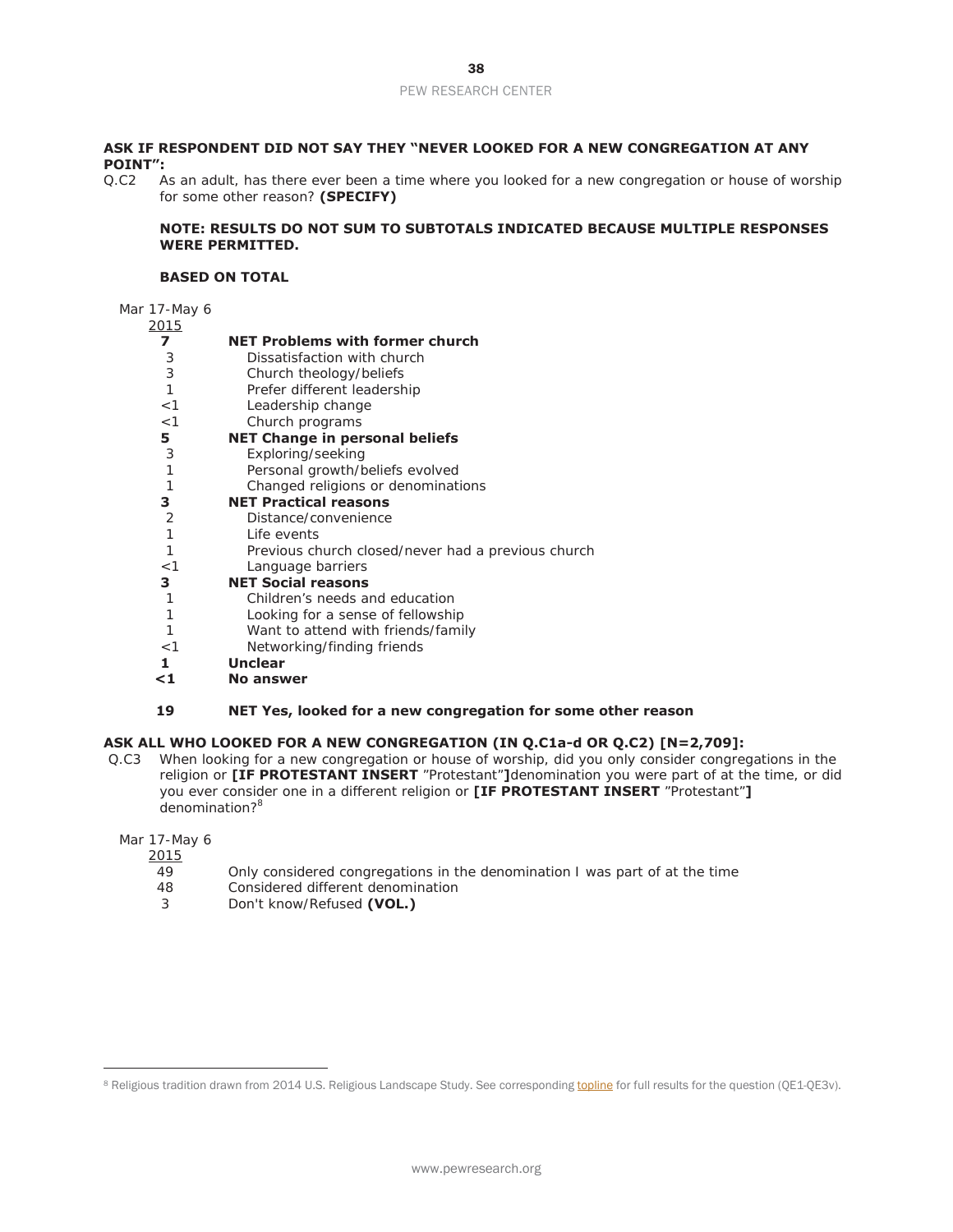# **ASK ALL WHO LOOKED FOR A NEW CONGREGATION (IN Q.C1a-d OR Q.C2) [N=2,709]:**

Q.C4 Which of the following, if any, have you ever done when looking for a congregation or house of worship? First, have you ever **[INSERT; RANDOMIZE]**, or not? Next, have you ever **[INSERT;RANDOMIZE]**, or not? Have you ever **[INSERT;RANDOMIZE]**, or not?

|    | Mar 17-May 6, 2015                                                                            | Yes, did<br>this | No, did not<br>do this | (VOL.)<br>DK/Ref. |
|----|-----------------------------------------------------------------------------------------------|------------------|------------------------|-------------------|
| a. | Looked for information online about a church or house<br>of worship you were considering      | 37               | 63                     | $<$ 1             |
| b. | Made a phone call to a church or house of worship you<br>were considering                     | 19               | 81                     | $<$ 1             |
| C. | Talked to members of a congregation you were<br>considering                                   | 69               | 31                     |                   |
| d. | Talked to a minister or clergy person at a church or<br>house of worship you were considering | 55               | 44                     |                   |
| е. | Attended a worship service at a church or house of<br>worship you were considering            | 85               | 15                     | $<$ 1             |
| f. | Talked to friends or colleagues about a church or house<br>of worship you were considering    | 68               | 32                     | $<$ 1             |

#### **ASK ALL WHO LOOKED FOR A NEW CONGREGATION (IN Q.C1a-d OR Q.C2) [N=2,709]:**

Q.C5 And which if any of the following factors have played an important role in your choice of congregation? First, has **[INSERT; RANDOMIZE]** ever played an important role in your choice of congregation, or not? Next, has **[INSERT; RANDOMIZE]** ever played an important role in your choice of congregation, or not? Has **[INSERT; RANDOMIZE]**, ever played an important role in your choice of congregation? How about **[INSERT; RANDOMIZE]**? **[READ AS NECESSARY:** Has this ever played an important role in your choice of congregation, or not?**]**

|    |                                                                         | Yes,<br>played an<br>important<br>role | No, has<br>not ever<br>played an<br>important<br>role | (VOL.)<br>DK/Ref. |
|----|-------------------------------------------------------------------------|----------------------------------------|-------------------------------------------------------|-------------------|
| a. | Mar 17-May 6, 2015<br>Location                                          | 70                                     | 29                                                    |                   |
| b. | Feeling welcomed by clergy or lay leaders                               | 79                                     | 21                                                    | 1                 |
| C. | The quality of religious education for children                         | 56                                     | 44                                                    | 1                 |
| d. | Having friends or family members who were already<br>going there        | 48                                     | 51                                                    | $<$ 1             |
| е. | The style of worship services                                           | 74                                     | 24                                                    | 1                 |
| f. | The quality of sermons or preaching                                     | 83                                     | 16                                                    | 1                 |
| g. | The availability of volunteering and community<br>service opportunities | 42                                     | 57                                                    |                   |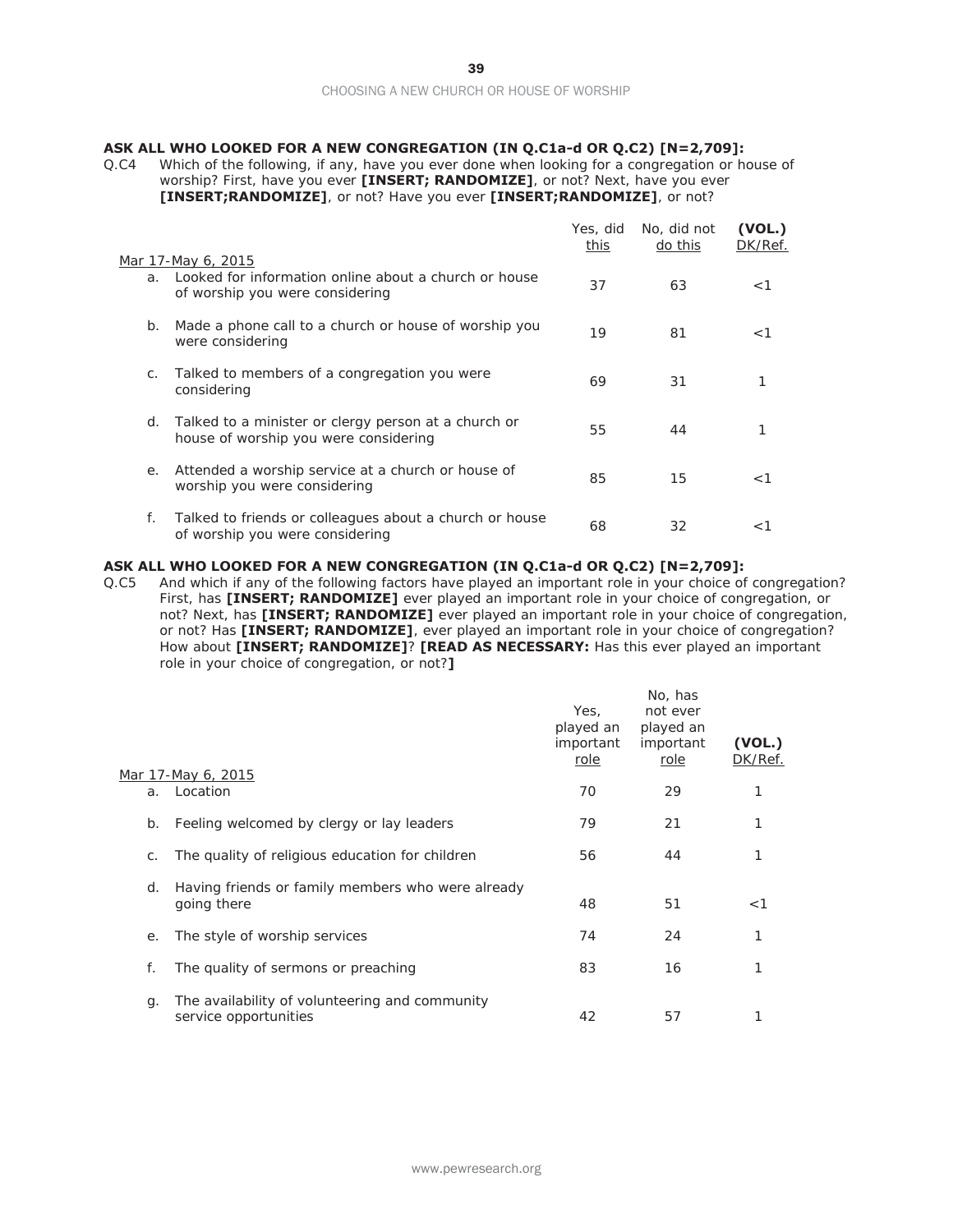## **ASK ALL WHO LOOKED FOR A NEW CONGREGATION (IN Q.C1a-d OR Q.C2) [N=2,709]:**

Q.C5h Are there any other factors that have played an important role in your choice of congregation? **(SPECIFY)**

### **NOTE: RESULTS DO NOT SUM TO SUBTOTALS INDICATED BECAUSE MULTIPLE RESPONSES WERE PERMITTED.**

#### Mar 17-May 6

| 2015 |                                       |
|------|---------------------------------------|
| 13   | <b>NET Church programs/leadership</b> |
| 8    | Church's teachings                    |
| 3    | Church leadership                     |
| 2    | Church programs                       |
| 1    | Church's politics                     |
| < 1  | Other church programs/leadership      |
| 10   | <b>NET Church environment</b>         |
| 6    | Welcoming/fellowship                  |
| 3    | Music/style of worship                |
| 1    | Congregation size/demographics        |
| 1    | Other aspects of church environment   |
| 5    | <b>NET Other factors</b>              |
| 2    | <b>Family situations</b>              |
| 2    | Convenience                           |
| 1    | Other personal factors                |
|      | <b>Unclear</b>                        |
|      | No answer                             |

### **29 Yes, other factors played an important role in choice of congregation**

### **ASK ALL WHO LOOKED FOR A NEW CONGREGATION (IN Q.C1a-d OR Q.C2):**

Q.C6 Thinking specifically about the most recent time you looked for a new congregation or house of worship, about how long ago was that? Was it **[READ IN ORDER]**

### **BASED ON TOTAL**

Mar 17-May 6

# 2015

- **49 NET Ever looked for a new congregation**
- 9 Within the last year
- 16 Between one and five years ago
- 9 Between five and 10 years ago [OR]<br>15 More than 10 years ago
- More than 10 years ago
- 1 Don't know/Refused **(VOL.)**

# **51 NET Never looked for a new congregation**

# **ASK ALL WHO LOOKED FOR A NEW CONGREGATION (IN Q.C1a-d OR Q.C2) [N=2,709]:**

Q.C7 Still thinking about the most recent time you looked, how difficult or easy would you say it was to find a new church or house of worship? Would you say it was **[READ IN ORDER TO RANDOM HALF OF SAMPLE, IN REVERSE ORDER TO OTHER HALF OF SAMPLE]**?

#### Mar 17-May 6

- $\frac{2015}{7}$
- 7 Very difficult<br>20 Somewhat di
- Somewhat difficult
- 26 Somewhat easy
- 45 Very easy
- 1 Did not find a new house of worship **(VOL.)**
- 1 Don't know/Refused **(VOL.)**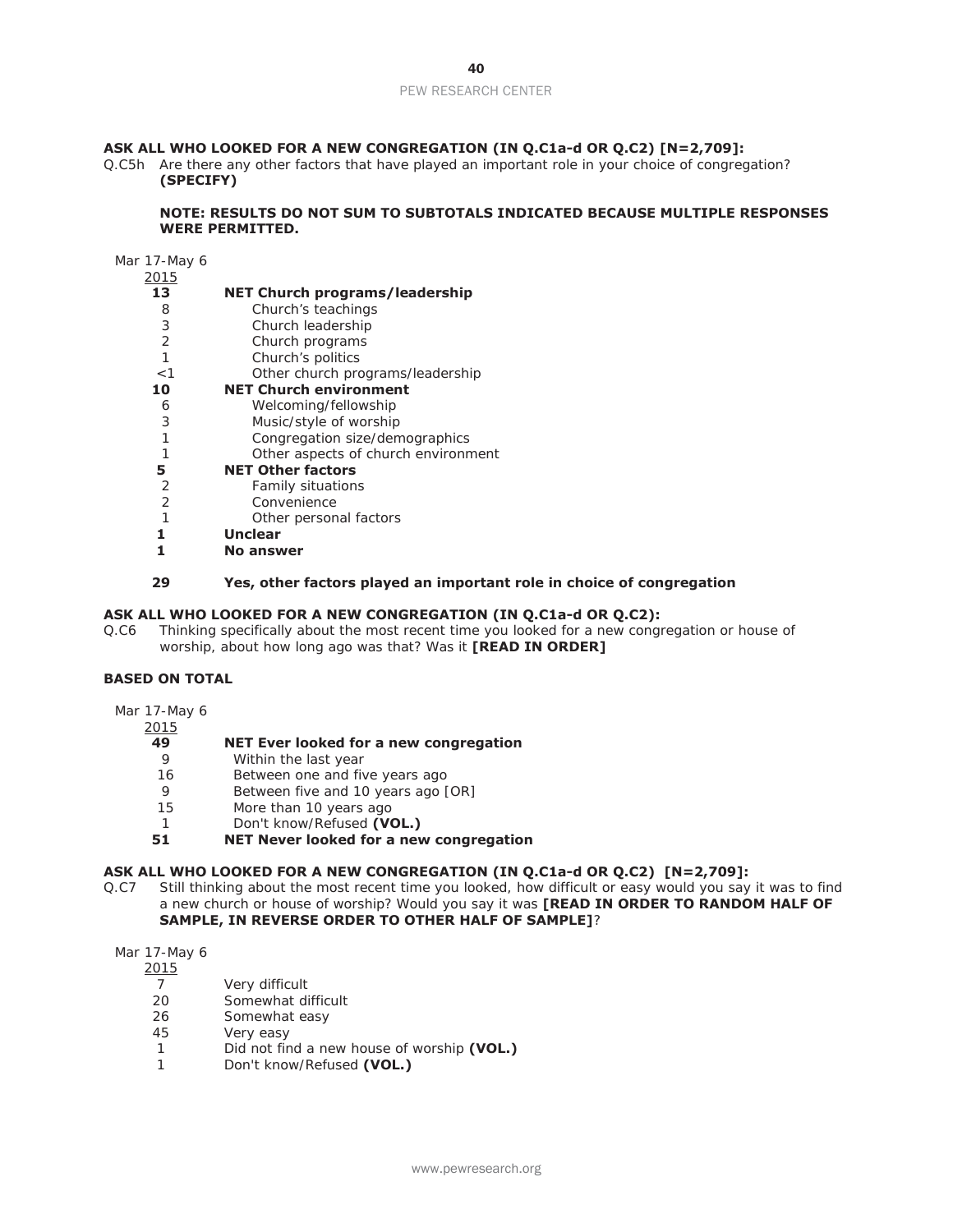#### **ASK IF GAVE ANSWER TO Q.C7:**

Q.C8 What made it **[IF VERY/SOMEWHAT DIFFICULT OR DID NOT FIND NEW HOUSE OF WORSHIP IN Q.C7:** "difficult"**; IF VERY/SOMEWHAT EASY IN Q.C7:** "easy"**]** to find a new congregation? **(OPEN END, SPECIFY)** 

**NOTE: RESULTS DO NOT SUM TO 100% OR TO SUBTOTALS INDICATED BECAUSE MULTIPLE RESPONSES WERE PERMITTED.** 

### **AMONG THOSE WHO SAID FINDING A NEW CONGREGATION WAS EASY IN Q.C7 [N=1,949]**

Mar 17-May 6

- $\frac{2015}{55}$ 
	- **55 NET Convenience**
	- 43 Availability/location/logistics
	- 14 Easy to find info/find what was looking for
- **36 NET Family/community**
- 20 Invited/friends
- 10 Family/family situation
- 8 Felt a sense of fellowship<br> **12 NET Found a good congre**
- **12 NET Found a good congregation**
- 5 Agreed with theology/worship style<br>4 liked church's leadership
	- Liked church's leadership
- 2 General satisfaction
- 1 Already familiar with the church
- **1 Unclear**
- **2 No answer**

# **AMONG THOSE WHO SAID FINDING A NEW CONGREGATION WAS DIFFICULT IN Q.C7 [N=728]**

Mar 17-May 6

| 2015 |                                                    |
|------|----------------------------------------------------|
| 40   | NET Dissatisfaction with church practices/religion |
| 26   | Disagreed with theology                            |
| 5    | General concerns about religion                    |
| 3    | Disliked church's leadership                       |
| 3    | Liked previous church more                         |
| 3    | Personal beliefs evolved                           |
| 33   | <b>NET Inconvenience</b>                           |
| 24   | Availability/location/logistics                    |
| 8    | Hard to find information                           |
| 28   | <b>NET Family/community</b>                        |
| 23   | Lack of fellowship                                 |
| 5    | Family/family situation                            |
| З    | <b>Unclear</b>                                     |
| 5    | No answer                                          |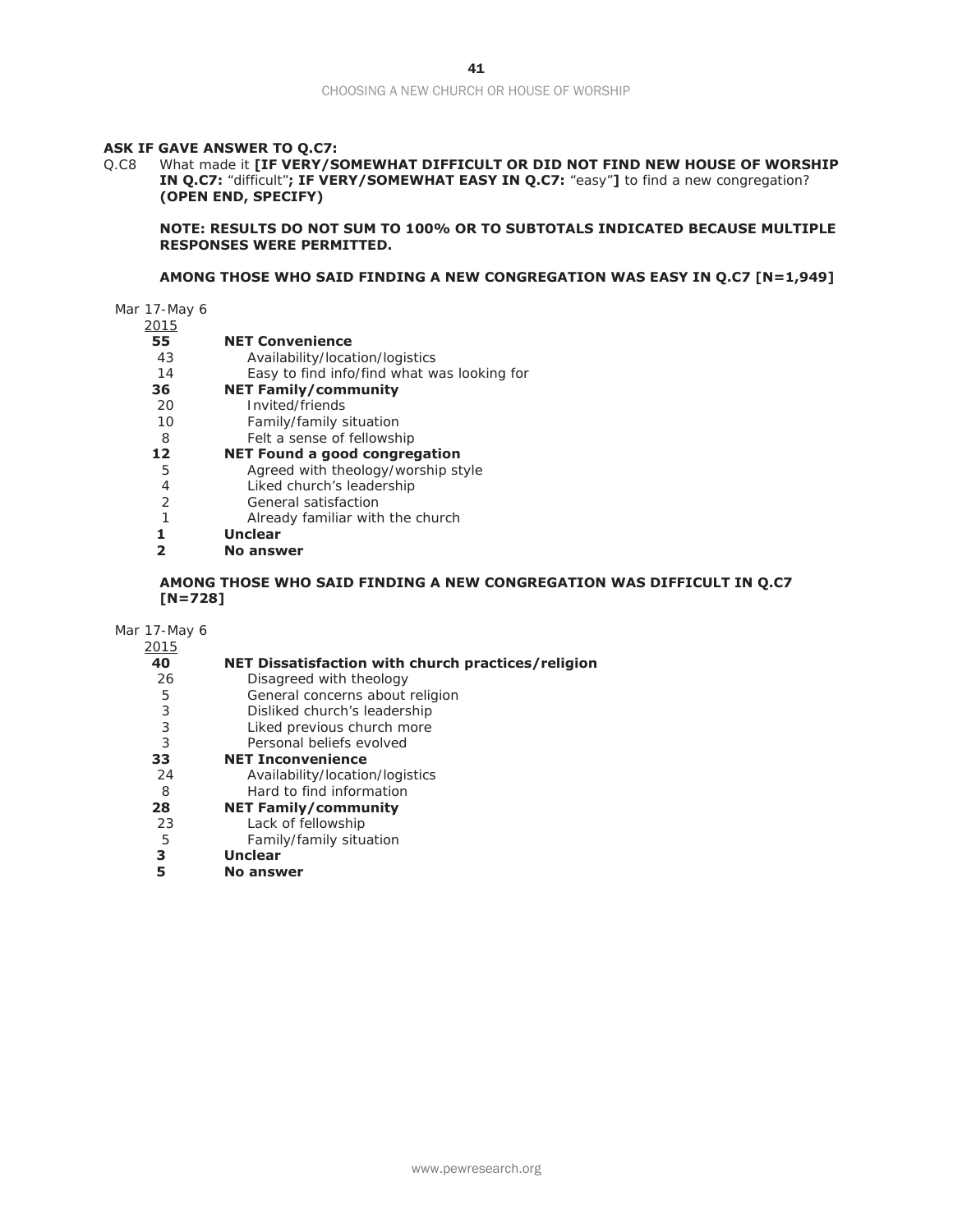### PEW RESEARCH CENTER

### **ASK IF NOW ATTEND RELIGIOUS SERVICES AT LEAST MONTHLY<sup>9</sup> :**

Q.C9 Since you were 18 years old, has there ever been a time in your life when you attended religious services LESS often than you do now?

### **BASED ON TOTAL**

Mar 17-May 6

2015

#### **51 NET Attend religious services at least monthly**

- 27 Yes, was once a time when attended religious services less often
- 23 No, was not a time when attended religious services less often
- 1 Don't know/Refused **(VOL.)**

**49 NET Attend religious services a few times a year or less** 

#### **ASK IF NOW ATTEND AT LEAST MONTHLY AND USED TO ATTEND LESS OFTEN [N=1,349]:**

Q.C10 What is the main reason that you attend religious services more often now than you used to? **(SPECIFY)**

Mar 17-May 6

| 2015           |                                        |
|----------------|----------------------------------------|
| 49             | <b>NET Changing beliefs</b>            |
| 20             | Become more religious                  |
| 15             | Need God/religion/church in their life |
| 14             | More mature/older                      |
| 23             | <b>NET Social factors</b>              |
| 13             | Family changes                         |
| 6              | Life phase/lifestyle changes           |
| 4              | Desire for fellowship/church life      |
| 20             | <b>NET Practical issues</b>            |
| 10             | Have time now/scheduling               |
| 6              | Convenience/habit                      |
| 3              | Found a congregation they like more    |
| 1              | <b>Other</b>                           |
| $\overline{2}$ | <b>Unclear</b>                         |
| 5              | No answer                              |
|                |                                        |

### **ASK IF NOW ATTEND RELIGIOUS SERVICES A FEW TIMES A YEAR OR LESS AND USED TO ATTEND MORE OFTEN10:**

Q.C11 Since you were 18 years old, has there ever been a time in your life when you attended religious services MORE often than you do now?

# **BASED ON TOTAL**

Mar 17-May 6

 $\overline{a}$ 

| 2015 |                                                                  |
|------|------------------------------------------------------------------|
| 49   | NET Attend religious services a few times a year or less         |
| 22   | Yes, was once a time when attended religious services more often |
| 27   | No, was not a time when attended religious services more often   |
|      | Don't know/Refused (VOL.)                                        |
| 51   | NET Attend religious services at least monthly                   |

<sup>9</sup> Frequency of attendance at religious services drawn from 2014 U.S. Religious Landscape Study. See corresponding topline for full results for the question (ATTEND).

<sup>10</sup> Frequency of attendance at religious services drawn from 2014 U.S. Religious Landscape Study. See corresponding topline for full results for the question (ATTEND).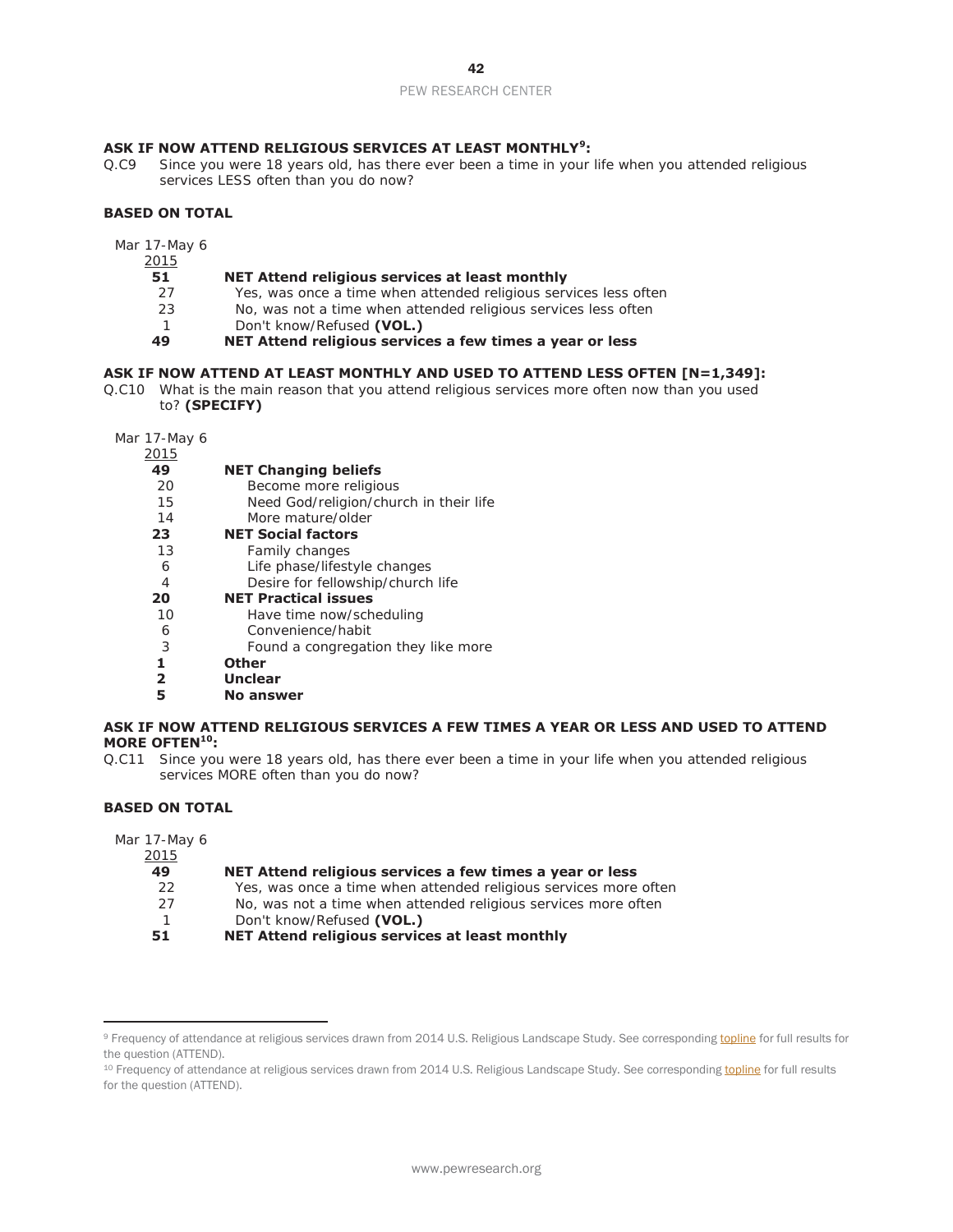# **ASK IF NOW ATTEND A FEW TIMES A YEAR OR LESS AND USED TO ATTEND MORE OFTEN [N=1,297]:**

Q.C12 What is the main reason that you attend religious services LESS often now than you used to? **(SPECIFY)**

Mar 17-May 6

| 2015           |                                    |
|----------------|------------------------------------|
| 50             | <b>NET Practical issues</b>        |
| 20             | Too busy                           |
| 10             | Personal priorities                |
| 8              | Practical difficulties             |
| 6              | Old age/health reasons             |
| 5              | Looking for a congregation         |
| 26             | <b>NET Changing beliefs/church</b> |
| 17             | Beliefs changed                    |
| 6              | Disagree with church teachings     |
| 2              | Church has changed                 |
| 17             | <b>NET Social factors</b>          |
| 7              | Family changes                     |
| 5              | No longer expected to attend       |
| 3              | Attended with someone              |
| $\overline{2}$ | Life phase/lifestyle changed       |
| $\mathbf{1}$   | Other social reasons               |
| 1              | <b>Other</b>                       |
| $\mathbf{2}$   | <b>Unclear</b>                     |
| 5              | <b>No answer</b>                   |
|                |                                    |